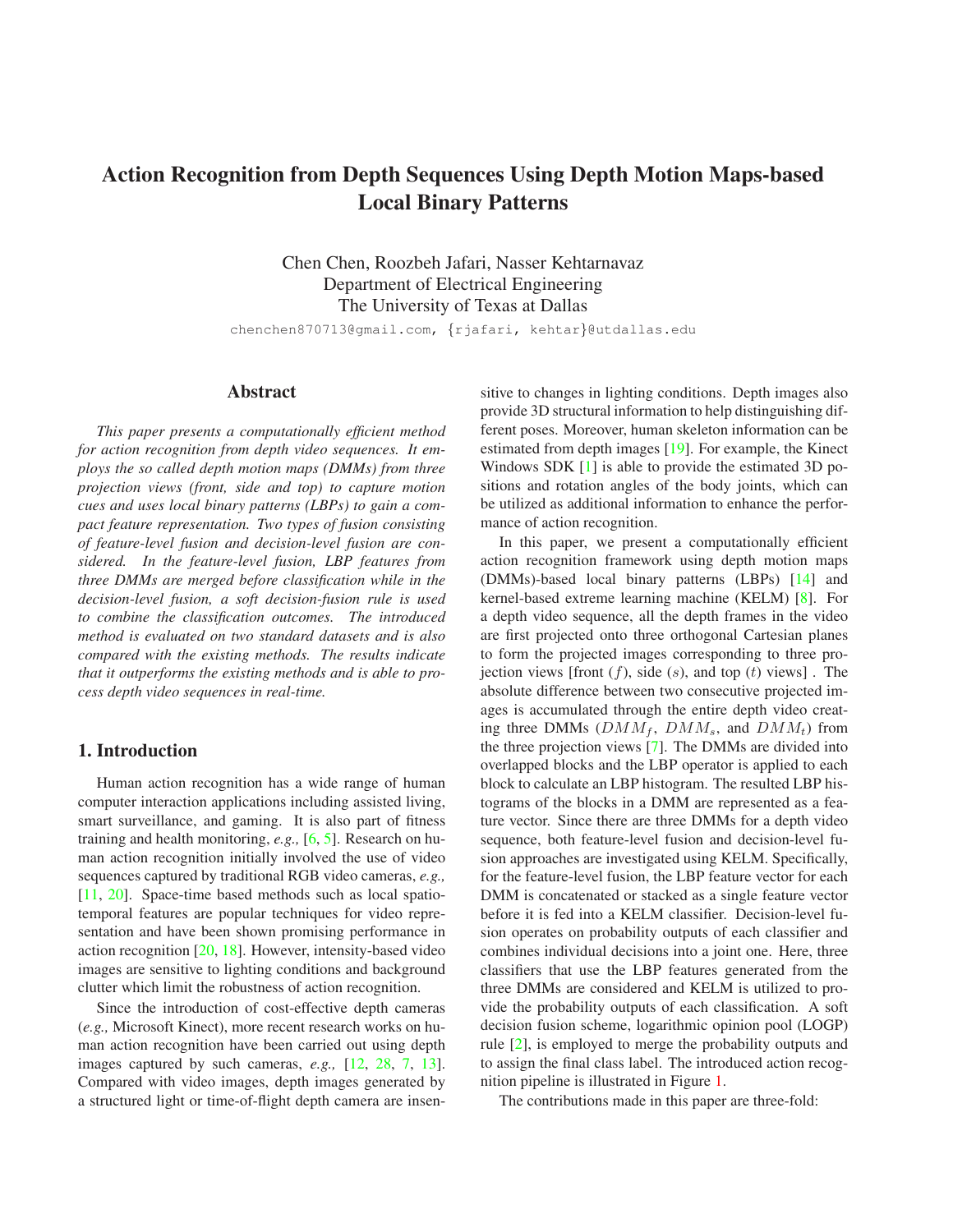<span id="page-1-3"></span>

<span id="page-1-0"></span>Figure 1. Pipeline of the developed action recognition method.

1. A computationally efficient and effective feature descriptor based on DMMs and LBPs is proposed. DMMs are used to capture motion cues in a depth video sequence. Then, the LBP operator, which is an effective measure of local image texture, is applied to the overlapped blocks within each DMM to represent it in a compact way in order to enhance the discriminatory power for action recognition.

2. Two levels of fusion (*i.e.,* feature-level fusion and decision-level fusion) are applied to the extracted LBP features from the three DMMs. Feature-level fusion involves feature concatenation of multiple features before classification, while decision-level fusion involves merging the probability outputs of each classification via the soft decisionfusion rule LOGP.

3. The developed action recognition pipeline is computationally efficient allowing it to run in real-time.

This paper is organized as follows. In Section [2,](#page-1-1) a brief review of previous works is presented. In Section [3,](#page-1-2) the details of the DMMs-based LBP features and the fusion approaches are described. The results are reported in Section [4.](#page-3-0) The conclusion appears in Section [5.](#page-6-0)

## <span id="page-1-1"></span>**2. Previous Works**

Many algorithms for action recognition from depth video sequences are based on low-level features extracted from depth images. In [\[12\]](#page-7-5), the expandable graphical model was employed to model the temporal dynamics of actions and a bag of 3D points was used to model the postures. In [\[28\]](#page-7-6), depth images were projected onto three orthogonal planes and accumulated to generate DMMs. The histograms of the oriented gradients (HOG) computed from DMMs were used as feature descriptors. The concept of DMMs was also considered in [\[7\]](#page-7-7) with some modifications and a collaborative representation classifier was developed for action recognition. In [\[26\]](#page-7-14), depth cuboid similarity features (DCSF) were built around the local spatio-temporal interest points (STIPs) extracted from depth video sequences to describe local 3D depth cuboids. In [\[24\]](#page-7-15), random occupancy pattern (ROP) features were extracted from depth video sequences and a sparse coding approach was utilized to encode these features. The results demonstrated robustness to occlusion. In [\[15\]](#page-7-16), a histogram of oriented 4D surface normals (HON4D) was constructed to capture complex joint shape-motion cues at pixel-level.

Skeleton based approaches utilize the high-level skeleton information extracted from depth video sequences. In [\[27\]](#page-7-17), skeleton joint locations were placed into 3D spatial bins to build histograms of 3D joint locations (HOJ3D) as features for action recognition. In  $[3]$ , an evolutionary algorithm was used to select the optimal subset of skeleton joints based on the topological structure of a skeleton leading to improved recognition rates. In [\[25\]](#page-7-19), a new feature called local occupancy pattern feature was used for action recognition. An actionlet ensemble model was learnt to capture intra-class variations and to deal with noises and errors in depth images and joint positions. In [\[4\]](#page-7-20), human actions were modeled by a spatio-temporal hierarchy of bio-inspired 3D skeletal features. Linear dynamical systems were employed to learn the dynamics of these features. In [\[22\]](#page-7-21), a body part-based skeleton representation was proposed to model the relative geometry between body parts. Then, human actions were modeled as curves using a Lie group. Although some of the skeleton-based approaches achieved high recognition performance, skeleton-based methods are not applicable for applications where skeleton information is not available.

## <span id="page-1-2"></span>**3. Introduced Recognition Method**

#### **3.1. DMMs calculation**

DMMs were initially introduced in [\[28\]](#page-7-6). The concept of DMMs was also considered in [\[7\]](#page-7-7) where the procedure for generating DMMs was modified to reduce the computational complexity. In this paper, we adopt the method of generating DMMs described in [\[7\]](#page-7-7) due to its computational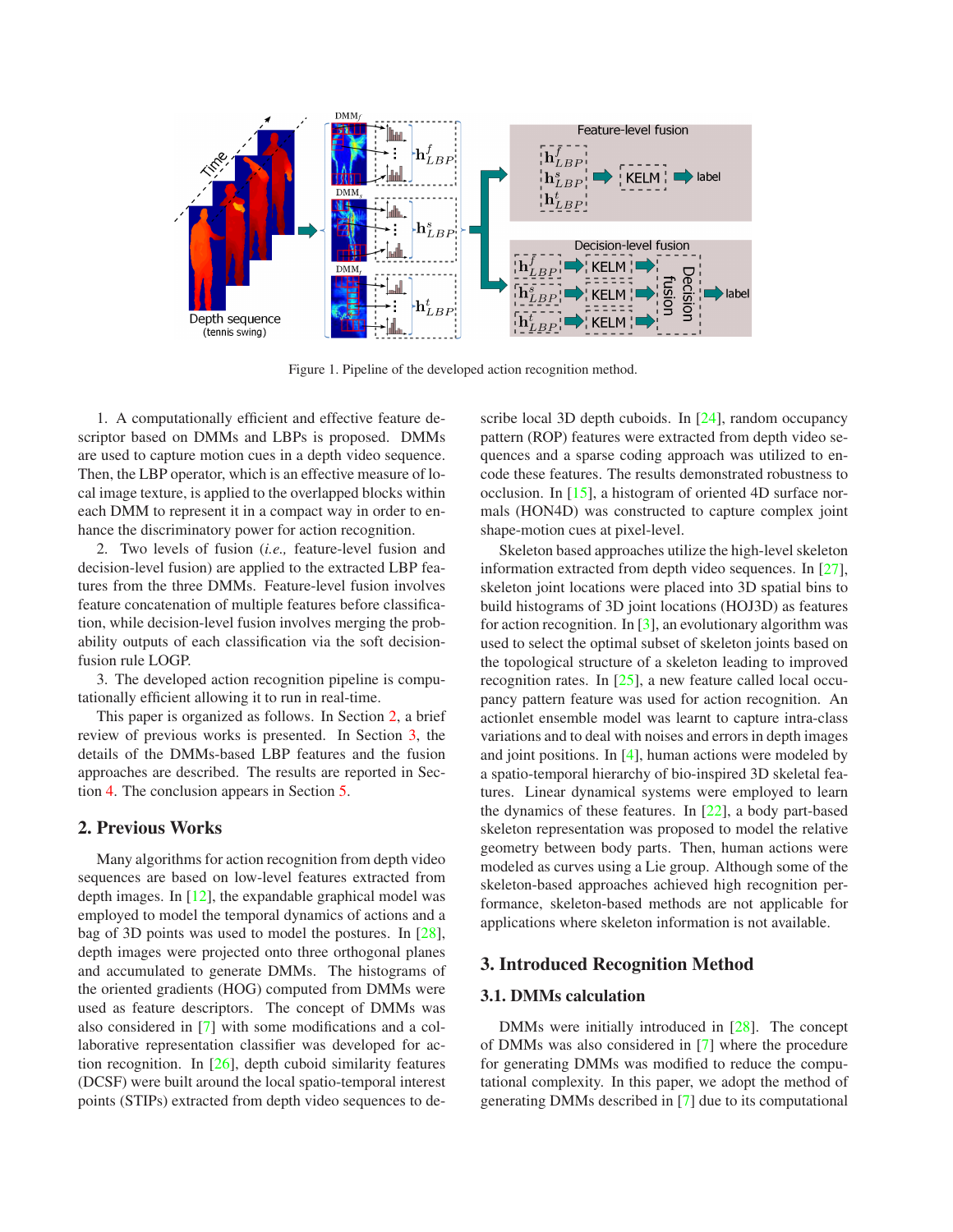<span id="page-2-4"></span>efficiency. Specifically, given a depth video sequence with N frames, each frame in the video is projected onto three orthogonal Cartesian planes to form three 2D projected maps, denoted by  $map_f$ ,  $map_s$ , and  $map_t$ . DMMs are then generated as follows:

$$
DMM_{\{f,s,t\}} = \sum_{j=1}^{N-1} |map_{\{f,s,t\}}^{j+1} - map_{\{f,s,t\}}^j|, \quad (1)
$$

where  $j$  is the frame index. A bounding box is set to extract the non-zero region (region of interest) in each DMM. Here, the foreground extracted DMMs are considered as the final DMMs. An example of the three DMMs for a *tennis swing* depth sequence is shown in Figure [1.](#page-1-0) The motion characteristics can be effectively captured by DMMs.

#### **3.2. DMMs-based LBP features**

The LBP operator [\[14\]](#page-7-11) is a simple yet effective gray scale and rotation invariant texture operator that has been used in various applications. It labels pixels in an image with decimal numbers that encode local texture information. Given a pixel (scalar value)  $g_c$  in an image, its neighbor set contains pixels that are equally spaced on a circle of radius  $r (r > 0)$ with the center at  $g_c$ . If the coordinates of  $g_c$  are  $(0, 0)$ and m neighbors  $\{g_i\}_{i=0}^{m-1}$  are considered, the coordinates of  $g_i$  are  $(-r\sin(2\pi i/m), r\cos(2\pi i/m))$ . The gray values of circular neighbors that do not fall in the image grids are estimated by bilinear interpolation [\[14\]](#page-7-11). Figure [2](#page-2-0) illustrates an example of a neighbor set for  $(m = 8, r = 1)$  (the values for  $m$  and  $r$  may change in practice). The LBP is created by thresholding the neighbors  ${g_i}_{i=0}^{m-1}$  with the center pixel  $g_c$  to generate an  $m$ -bit binary number. The resulting LBP for  $g_c$  can be expressed in decimal form as follows:

<span id="page-2-1"></span>
$$
LBP_{m,r}(g_c) = \sum_{i=0}^{m-1} U(g_i - g_c)2^i,
$$
 (2)

where  $U(g_i - g_c) = 1$  if  $g_i \ge g_c$  and  $U(g_i - g_c) = 0$  if  $g_i < g_c$ . Although the LBP operator in Eq.[\(2\)](#page-2-1) produces  $2^m$ different binary patterns, a subset of these patterns, named uniform patterns, is able to describe image texture [\[14\]](#page-7-11). After obtaining the LBP codes for pixels in an image, an occurrence histogram is computed over an image or a region to represent the texture information.

In Figure [3,](#page-2-2) the LBP-coded image corresponding to the  $DMM_f$  of a *two hand wave* depth sequence is shown. It can be observed that the edges in the LBP-coded image are more enhanced compared with the  $DMM_f$ . Therefore, the DMMs are first generated for a depth sequence, then the LBP operator is applied to overlapped blocks of the DMMs. The LBP histograms of the blocks for each DMM are concatenated to form the feature vector denoted by  $h_{LBP}^f$ ,  $h_{LBP}^s$ , and  $h_{LBP}^t$ . The feature extraction procedure is illus-



<span id="page-2-0"></span>Figure 2. Center pixel  $g_c$  and its 8 circular neighbors  ${g_i}_{i=0}^7$  with radius  $r = 1$ .

trated in Figure [1.](#page-1-0) The resulted DMMs-based LBP features provide a compact representation of the DMMs.



<span id="page-2-2"></span>Figure 3. LBP-coded image (right) corresponding to the  $DMM_f$ (left) of a *two hand wave* depth sequence. The pixel values of the LBP-coded image are LBPs in decimal form.

## **3.3. KELM Classification**

Extreme learning machine (ELM) was developed for single-hidden-layer feed-forward neural networks (SLFNs) [\[9\]](#page-7-22). Unlike traditional feed-forward neural networks that require all the parameters to be tuned, the hidden node parameters in ELM are randomly generated leading to a much faster learning rate.

For C classes, let us define class labels to be  $y_k \in$  ${0, 1}$  $\{1 \leq k \leq C\}$ . Thus, a row vector  $y =$  $[y_1, \ldots, y_k, \ldots, y_C]$  indicates the class to which a sample belongs. For example, if  $y_k = 1$ , then the sample belongs to the kth class. Given *n* training samples  $\{x_i, y_i\}_{i=1}^n$ , where  $x_i \in \mathbb{R}^M$  and  $y_i \in \mathbb{R}^C$ , the model of a single hidden layer neural network having L hidden nodes can be expressed as

<span id="page-2-3"></span>
$$
\sum_{j=1}^{L} \beta_j h(\mathbf{w}_j \cdot \mathbf{x}_i + e_j) = \mathbf{y}_i, \quad i = 1, ..., n,
$$
 (3)

where  $h(\cdot)$  is a nonlinear activation function (*e.g.*, Sigmoid function),  $\beta_j \in \mathbb{R}^C$  denotes the weight vector connecting the jth hidden node to the output nodes,  $\mathbf{w}_i \in \mathbb{R}^M$  denotes the weight vector connecting the  $j$ th hidden node to the input nodes, and  $e_i$  is the bias of the jth hidden node. The term  $\mathbf{w}_j \cdot \mathbf{x}_i$  denotes the inner product of  $\mathbf{w}_j$  and  $\mathbf{x}_i$ . For n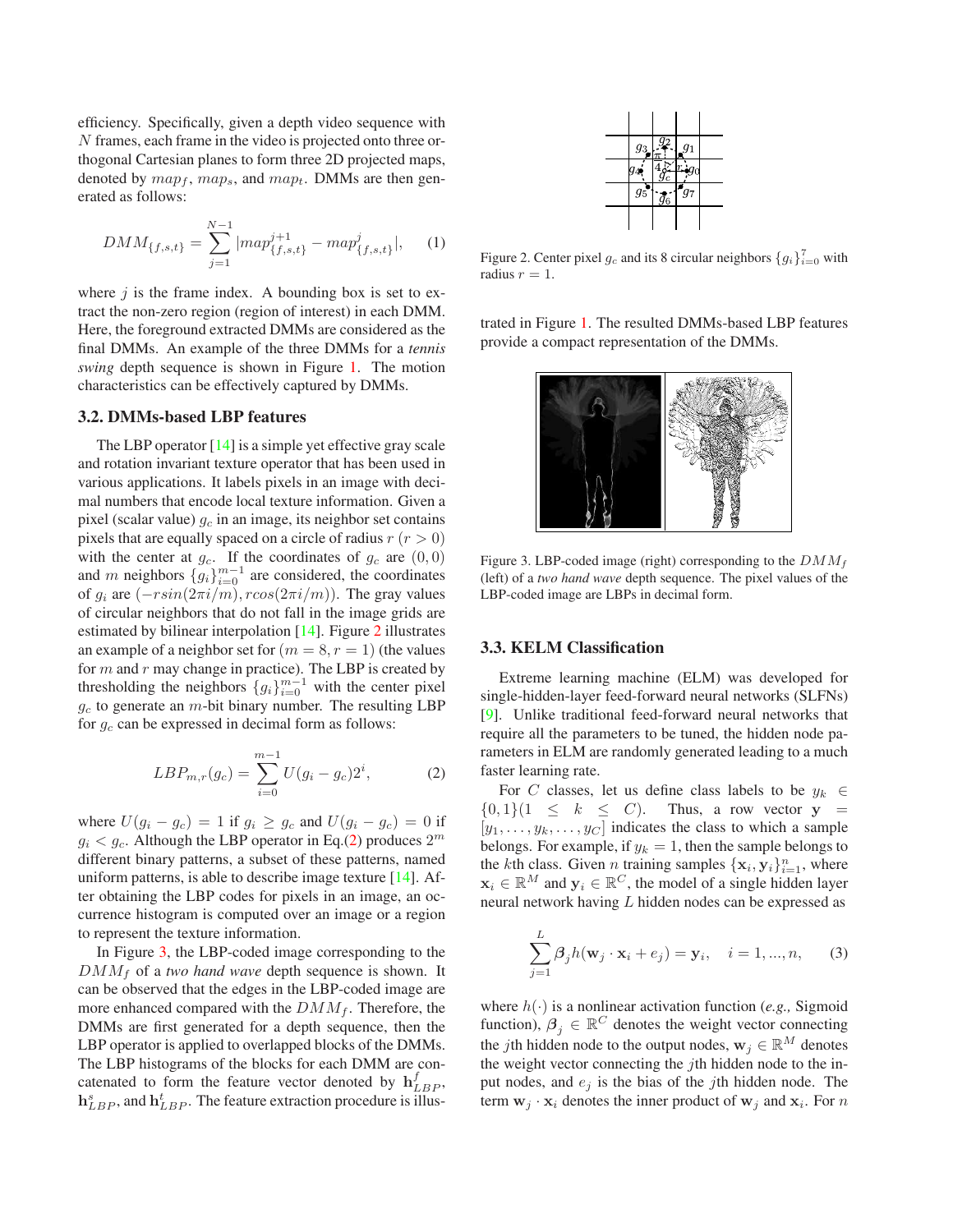<span id="page-3-4"></span>equations, [\(3\)](#page-2-3) can be written in this compact form

<span id="page-3-1"></span>
$$
\mathbf{H}\boldsymbol{\beta} = \mathbf{Y},\tag{4}
$$

where  $\boldsymbol{\beta} \ = \ [\boldsymbol{\beta}_1^T...\boldsymbol{\beta}_n^T]^T \ \in \ \mathbb{R}^{L \times C}, \ \mathbf{Y} \ = \ [\mathbf{y}_1^T...\mathbf{y}_n^T]^T \ \in$  $\mathbb{R}^{n \times C}$ , and H is the hidden layer output matrix of the neural network expressed as

$$
\mathbf{H} = \begin{bmatrix} \mathbf{h}(\mathbf{x}_1) \\ \vdots \\ \mathbf{h}(\mathbf{x}_n) \end{bmatrix} = \begin{bmatrix} h(\mathbf{w}_1 \cdot \mathbf{x}_1 + e_1) & \cdots & h(\mathbf{w}_L \cdot \mathbf{x}_1 + e_L) \\ \vdots & \ddots & \vdots \\ h(\mathbf{w}_1 \cdot \mathbf{x}_n + e_1) & \cdots & h(\mathbf{w}_L \cdot \mathbf{x}_n + e_L) \end{bmatrix}.
$$
 (5)

 $h(\mathbf{x}_i) = [h(\mathbf{w}_1 \cdot \mathbf{x}_i + e_1), ..., h(\mathbf{w}_L \cdot \mathbf{x}_i + e_L)]$  is the output of the hidden nodes in response to the input  $x_i$ . Since in most cases,  $L \ll n$ , the smallest norm least-squares solution of [\(4\)](#page-3-1) described in [\[9\]](#page-7-22) can be used. That is

$$
\beta' = \mathbf{H}^\dagger \mathbf{Y},\tag{6}
$$

where  $H^{\dagger}$  is the Moore-Penrose generalized inverse of matrix H,  $H^{\dagger} = H^{T}(HH^{T})^{-1}$ . A positive value  $\frac{1}{\rho}$  is normally added to the diagonal elements of  $\mathbf{H}\mathbf{H}^T$  as a regularization term. As a result, the output function of the ELM classifier can be expressed as

$$
\mathbf{f}_L(\mathbf{x}_i) = \mathbf{h}(\mathbf{x}_i)\boldsymbol{\beta} = \mathbf{h}(\mathbf{x}_i)\mathbf{H}^T \left(\frac{\mathbf{I}}{\rho} + \mathbf{H}\mathbf{H}^T\right)^{-1} \mathbf{Y}.
$$
 (7)

If the feature mapping  $h(\mathbf{x}_i)$  is unknown, a kernel matrix for ELM can be considered as follows:

$$
\Omega_{ELM} = \mathbf{H}\mathbf{H}^T : \Omega_{ELM_{i,j}} = \mathbf{h}(\mathbf{x}_i) \cdot \mathbf{h}(\mathbf{x}_j) = K(\mathbf{x}_i, \mathbf{x}_j).
$$
\n(8)

Hence, the output function of KELM is given by

<span id="page-3-2"></span>
$$
\mathbf{f}_L(\mathbf{x}_i) = \begin{bmatrix} K(\mathbf{x}_i, \mathbf{x}_1) \\ \vdots \\ K(\mathbf{x}_i, \mathbf{x}_n) \end{bmatrix}^T \left( \frac{\mathbf{I}}{\rho} + \Omega_{ELM} \right)^{-1} \mathbf{Y}.
$$
 (9)

The label of a test sample  $x_l$  is assigned to the index of the output node with the largest value, *i.e.,*

$$
y_l = \underset{k=1,\ldots,C}{\arg\max} f_L(\mathbf{x}_l)_k, \tag{10}
$$

where  $f_L(\mathbf{x}_l)_k$  denotes the kth output of  $\mathbf{f}_L(\mathbf{x}_l)$  =  $[f_L(\mathbf{x}_l)_1,\ldots,f_L(\mathbf{x}_l)_C]^T$ . Compared with ELM, KELM provides a better generalization performance and is more stable.

#### **3.4. Classification fusion**

The common feature-level fusion is first considered. The LBP features from three DMMs,  $\mathbf{h}_{LBP}^f$ ,  $\mathbf{h}_{LBP}^s$ , and  $\mathbf{h}_{LBP}^t$ , are simply stacked into a composite feature vector for classification. Note that  $\mathbf{h}_{LBP}^f$ ,  $\mathbf{h}_{LBP}^s$ , and  $\mathbf{h}_{LBP}^t$  are normalized to have the unit length before concatenation.

Although the feature-level fusion is straightforward, it has the disadvantages of incompatibility of multiple feature sets and large dimensionality. Thus, the decision-level fusion is also considered to merge the results from a classifier ensemble as shown in Figure [1.](#page-1-0) Specifically,  $\mathbf{h}_{LBP}^f$ ,  $\mathbf{h}_{LBP}^s$ , and  $h_{LBP}^t$  are treated as three different features. Each of them is used as the input to a KELM classifier. The soft decision fusion rule LOGP is employed here to combine the outcomes from the three classifiers to produce the final result. Since the output function (*i.e.,* Eq. [\(9\)](#page-3-2)) of KELM estimates the accuracy of the output label, the posterior probabilities are estimated using the decision function. As noted by Platt [\[16\]](#page-7-23), the probability should be higher for a larger value of the decision function. Therefore,  $f_L(x)$  is scaled to [0, 1] and Platt's empirical analysis using a sigmoid function is adopted to approximate the posterior probabilities,

$$
p(y_k|\mathbf{x}) = \frac{1}{1 + \exp(A f_L(\mathbf{x})_k + B)}.\tag{11}
$$

For simplicity, A and B parameters are set to  $A = -1$  and  $B=0.$ 

In LOGP, the posterior probability  $p_q(y_k|\mathbf{x})$  associated with each classifier is used to estimate a global membership function,

$$
P(y_k|\mathbf{x}) = \prod_{q=1}^{Q} p_q(y_k|\mathbf{x})^{\alpha_q},\tag{12}
$$

or

<span id="page-3-0"></span>.

$$
\log P(y_k|\mathbf{x}) = \sum_{q=1}^{Q} \alpha_q p_q(y_k|\mathbf{x}),\tag{13}
$$

where Q is the number of classifiers  $(Q = 3 \text{ in our case})$ and  $\{\alpha_q\}_{q=1}^Q$  are uniformly distributed classifier weights. The final class label  $y^*$  is obtained according to

$$
y^* = \underset{k=1,\ldots,C}{\arg\max} P(y_k|\mathbf{x}).\tag{14}
$$

## **4. Experimental Results**

Our action recognition method was tested on two standard public domain datasets: MSRAction3D dataset [\[12\]](#page-7-5) and MSRGesture3D dataset [\[10\]](#page-7-24). These datasets were captured by commercial depth cameras. Figure [4](#page-4-0) shows sample depth images of different actions from these two datasets. Let us label our feature-level fusion approach as DMM-LBP-FF and decision-level fusion approach as DMM-LBP-DF. In our experiments, the radial basis function (RBF) kernel was employed in KELM. The MATLAB code used for our experiments is available on our website <sup>[1](#page-3-3)</sup>.

<span id="page-3-3"></span><sup>1</sup>https://sites.google.com/site/chenresearchsite/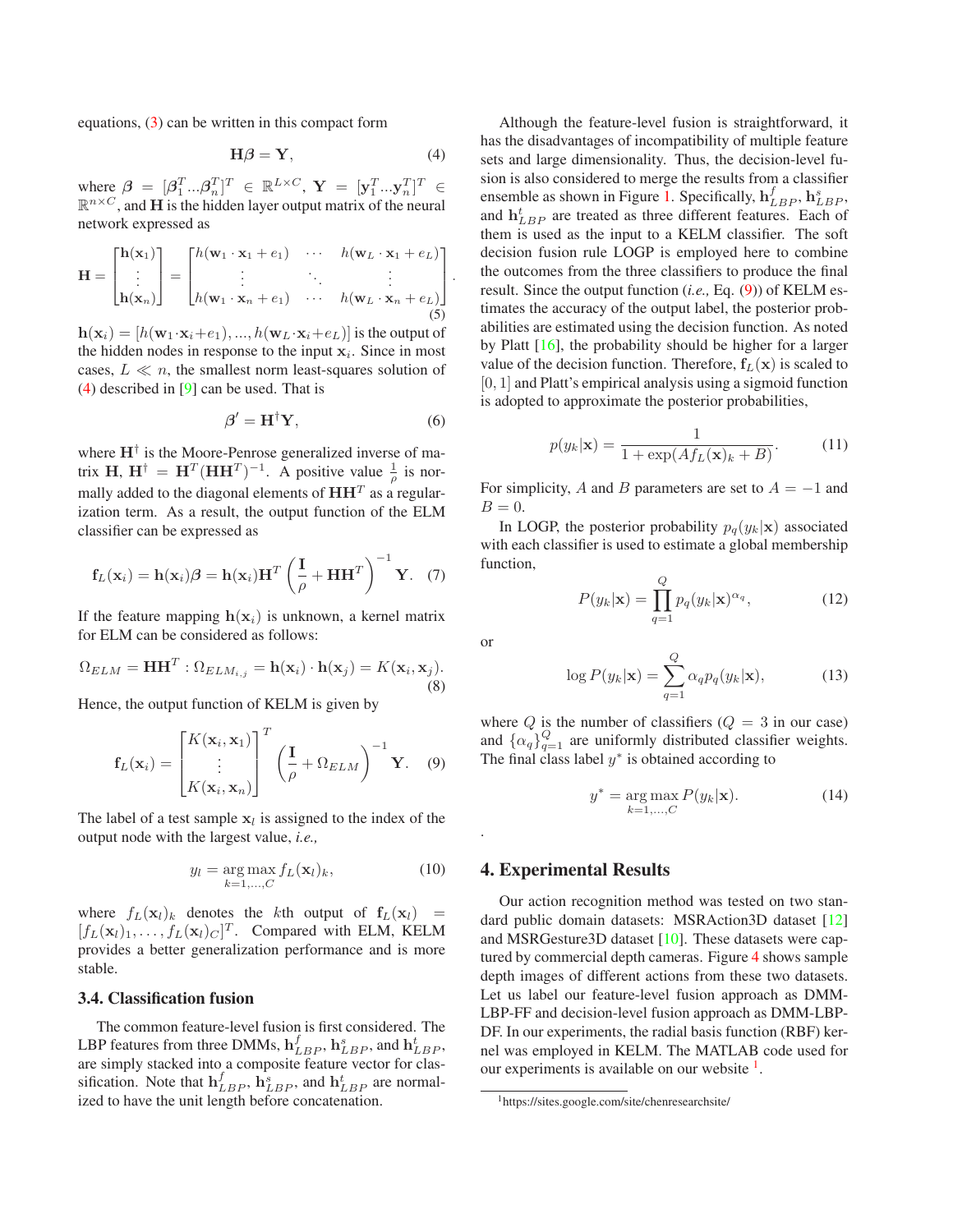<span id="page-4-3"></span>

<span id="page-4-0"></span>Figure 4. Sample depth images of different actions from the datasets MSRAction3D and MSRGesture3D.

#### **4.1. MSRAction3D dataset**

The MSRAction3D dataset [\[12\]](#page-7-5) includes 20 actions performed by 10 subjects. The 20 actions are: *high wave*, *horizontal wave*, *hammer*, *hand catch*, *forward punch*, *high throw*, *draw x*, *draw tick*, *draw circle*, *hand clap*, *two hand wave*, *side boxing*, *bend*, *forward kick*, *side kick*, *jogging*, *tennis swing*, *tennis serve*, *golf swing*, and *pickup throw*. Each subject performed each action 2 or 3 times. This dataset includes 557 action sequences with  $240 \times 320$  resolution and is a challenging dataset due to similarity of actions, *e.g., draw x* and *draw tick*. Two different experimental settings were used to test our method.

**Experiment setting 1** - The same experimental setting reported in [\[12\]](#page-7-5) was followed. Specifically, the actions were divided into three subsets (AS1, AS2 and AS3) as listed in Table [1.](#page-4-1) For each action subset (8 actions), three different tests were performed. In test one, 1/3 of the samples were used for training and the rest for testing; in test two, 2/3 of the samples were used for training and the rest for testing; in the cross subject test, one half of the subjects (1, 3, 5, 7, 9) were used for training and the rest for testing.

**Experiment setting 2** - The same experimental setup in [\[24\]](#page-7-15) was used. A total of 20 actions were employed and one half of the subjects (1, 3, 5, 7, 9) were used for training and the remaining subjects were used for testing. Setting 2 is considered more challenging than setting 1 because there are more action classes involved.

| AS1             | AS2                 | AS3          |
|-----------------|---------------------|--------------|
| Horizontal wave | High wave           | High throw   |
| <b>Hammer</b>   | Hand catch          | Forward kick |
| Forward punch   | Draw x              | Side kick    |
| High throw      | Draw tick           | Jogging      |
| Hand clap       | Draw circle         | Tennis swing |
| <b>Bend</b>     | Two hand wave       | Tennis serve |
| Tennis serve    | <b>Forward</b> kick | Golf swing   |
| Pickup throw    | Side boxing         | Pickup throw |
|                 |                     |              |

<span id="page-4-1"></span>Table 1. Three action subsets of MSRAction3D dataset.

For our feature extraction, the DMMs of different action sequences were resized to have the same size for the purpose of reducing the intra-class variation. To have fixed sizes for  $DMM_f$ ,  $DMM_s$  and  $DMM_t$ , the sizes of these maps for all the action samples in the dataset were found. The fixed size of each DMM was set to 1/2 of the mean value of all of the sizes. This made the sizes of  $DMM_f$ ,  $DMM_s$  and  $DMM_t$  to be  $102 \times 54$ ,  $102 \times 75$  and  $75 \times 54$ , respectively. The block sizes of the DMMs were considered to be  $25 \times 27$ ,  $25 \times 25$  and  $25 \times 27$  corresponding to  $DMM_f$ ,  $DMM_s$  and  $DMM_t$ . The overlap between two blocks was taken to be one half of the block size. This resulted in 21 blocks for  $DMM_f$ , 35 blocks for  $DMM_s$  and 15 blocks for  $DMM_t$ .

Appropriate values for the parameter set  $(m, r)$  of the LBP features were also assigned. The feature-level fusion approach (DMM-LBP-FF) with setting 2 was considered for this purpose. The recognition results with various parameter sets are shown in Table [2.](#page-4-2) Note that the dimensionality of the LBP histogram feature based on uniform patterns is  $m(m - 1) + 3$  [\[14\]](#page-7-11), making the computational complexity of the LBP feature extraction dependent on the number of neighbors  $(m)$ . Here, the LBP features for the depth sequences in the MSRAction3D dataset were calculated using  $r = 1$  and various values of m. The average processing times associated with different parameter sets are shown in Figure [5.](#page-5-0) In our experiments,  $m = 4$  and  $r = 1$  were chosen in terms of recognition accuracy and computational complexity, making the dimensionalities of the LBP features  $\mathbf{h}_{LBP}^f$ ,  $\mathbf{h}_{LBP}^s$ , and  $\mathbf{h}_{LBP}^t$  315, 525 and 225, respectively. To gain computational efficiency for the feature-level fusion, Principal Component Analysis (PCA) was applied to the concatenated feature vector to reduce the dimensionality. The PCA transform matrix was calculated using the features of the training data and the principal components that accounted for 95% of the total variation of the training features were considered. In all the experiments, the parameters for KELM (RBF kernel parameters) were chosen as the ones that maximized the training accuracy by means of a 5-fold cross-validation test.

| MSRAction3D dataset |       |       |       |       |       |       |  |  |  |
|---------------------|-------|-------|-------|-------|-------|-------|--|--|--|
|                     |       |       |       |       |       |       |  |  |  |
| $m=4$               | 91.94 | 89.74 | 90.11 | 88.64 | 89.01 | 87.55 |  |  |  |
| $m=6$               | 91.94 | 90.11 | 90.48 | 90.11 | 89.01 | 90.11 |  |  |  |
| $m=8$               | 89.74 | 89.74 | 90.11 | 90.11 | 89.74 | 87.18 |  |  |  |
| $m=10$              | 91.94 | 90.11 | 90.11 | 89.74 | 88.64 | 88.28 |  |  |  |

<span id="page-4-2"></span>Table 2. Recognition accuracy (%) of DMM-LBP-FF with different parameters  $(m, r)$  of LBP operator on MSRAction3D dataset (setting 2).

A comparison of our method with the existing methods was also carried out. The outcome of the comparison for setting 1 is listed in Table [3.](#page-5-1) As can be seen from this table, our method achieved superior recognition accuracy in most cases. In test two, our method even reached 100% recognition accuracy for all the three action subsets. In the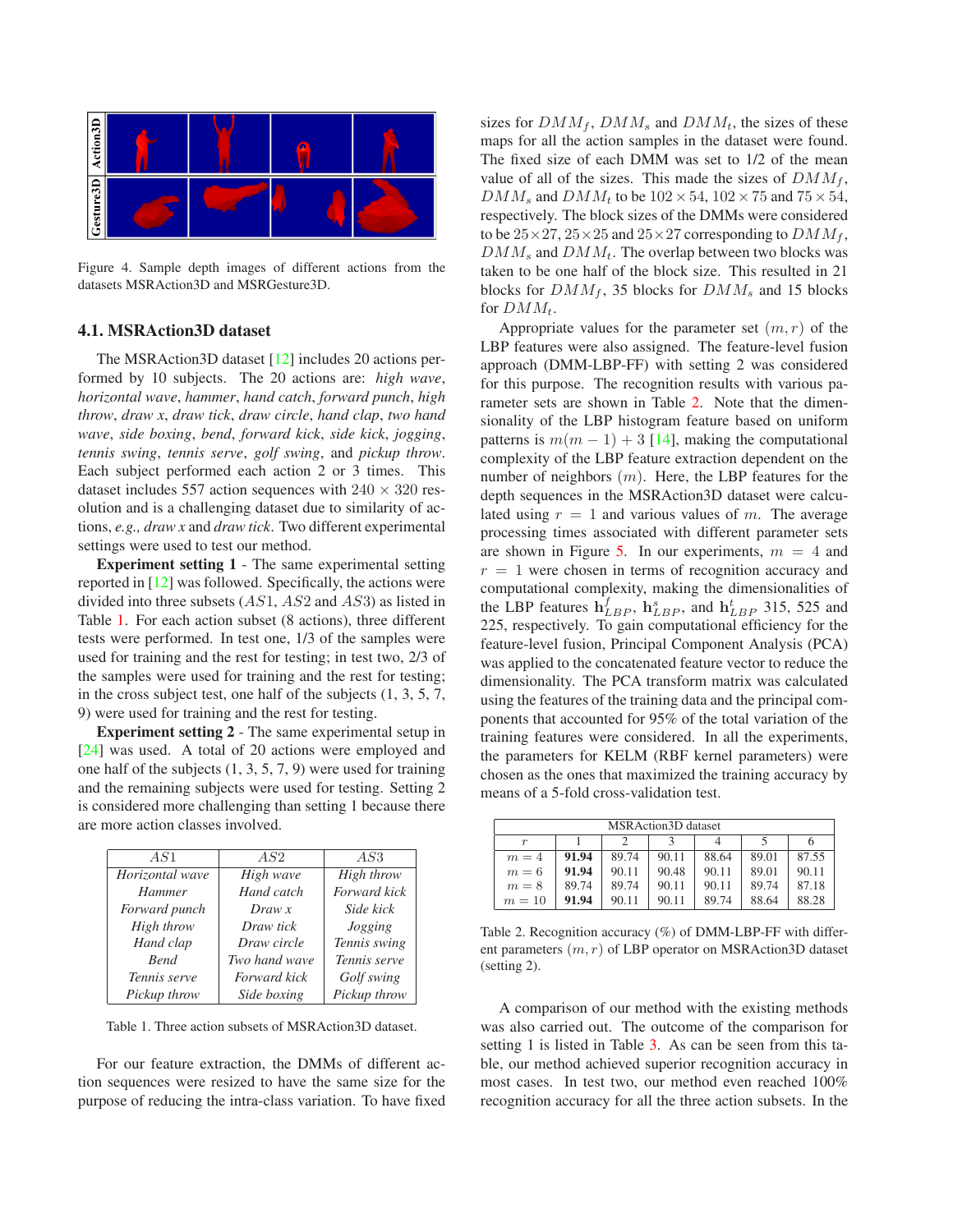<span id="page-5-4"></span>

|                                    | Method               |      | Test one |      |         | Test two |      |      | Cross subiect |      |      |      |         |
|------------------------------------|----------------------|------|----------|------|---------|----------|------|------|---------------|------|------|------|---------|
|                                    |                      | AS.  | AS2      | AS3  | Average | AS1      | AS2  | AS3  | Average       | AS1  | AS2  | AS3  | Average |
|                                    | Li et al. $[12]$     | 89.5 | 89.0     | 96.3 | 91.6    | 93.4     | 92.9 | 96.3 | 94.2          | 72.9 | 71.9 | 79.2 | 74.7    |
|                                    | <b>DMM-HOG [28]</b>  | 97.3 | 92.2     | 98.0 | 95.8    | 98.7     | 94.7 | 98.7 | 97.4          | 96.2 | 84.1 | 94.6 | 91.6    |
|                                    | Chen et al. [7]      | 97.3 | 96.1     | 98.7 | 97.4    | 98.6     | 98.7 | 100  | 99.1          | 96.2 | 83.2 | 92.0 | 90.5    |
| HOJ3D [27]                         |                      | 98.5 | 96.7     | 93.5 | 96.2    | 98.6     | 97.2 | 94.9 | 97.2          | 88.0 | 85.5 | 63.6 | 79.0    |
|                                    | Chaaraoui et al. [3] |      |          |      |         |          |      | ۰    |               | 91.6 | 90.8 | 97.3 | 93.2    |
| Vemulapalli et al. [22]            |                      |      | ۰        |      |         | -        |      | -    |               | 95.3 | 83.9 | 98.2 | 92.5    |
| Space-Time Occupancy Patterns [23] |                      | 98.2 | 94.8     | 97.4 | 96.8    | 99.1     | 97.0 | 98.7 | 98.3          | 91.7 | 72.2 | 98.6 | 87.5    |
|                                    | DMM-LBP-FF           | 96.7 | 100      | 99.3 | 98.7    | 100      | 100  | 100  | 100           | 98.1 | 92.0 | 94.6 | 94.9    |
| Ours                               | DMM-LBP-DF           | 98.0 | 97.4     | 99.3 | 98.2    | 100      | 100  | 100  | 100           | 99.1 | 92.9 | 92.0 | 94.7    |

<span id="page-5-1"></span>Table 3. Comparison of recognition accuracies (%) of our method and other existing methods on MSRAction3D dataset using setting 1.



<span id="page-5-0"></span>Figure 5. Average processing times (ms) of LBP feature extraction on MSRAction3D dataset with  $r = 1$  and various values of m.

cross subject test, our method also achieved superior performance.

The outcome using setting 2 is listed in Table [4.](#page-5-2) Again, it can be seen that our method outperformed the other methods. Although DMM-HOG [\[28\]](#page-7-6) is a DMM-based method, the recognition accuracies of our method were more than 6% higher than that of DMM-HOG [\[28\]](#page-7-6). This indicated the DMM-based LBP features exhibit higher discriminatory power. This is because the overlapped block based feature extraction generates dense features, with LBP providing an effective representation of texture information. In addition, the recognition accuracy of the fusion-level fusion approach (DMM-LBP-FF) was found to be close to that of the decision-level fusion approach (DMM-LBP-DF). Figure  $6$  (a) shows the confusion matrix of DMM-LBP-DF for the MSRAction3D dataset, reflecting the overlaps among similar actions, for example, *hand catch* and *high throw*, and *draw x* and *draw tick*, due to the similarities of their DMMs.

To show that our method was not tuned to any specific training data, a cross validation experiment was conducted by considering all 252 combinations corresponding to choosing 5 subjects out 10 subjects for training and using the rest for testing. The results of our method (mean accu-

|      | Method                         | Accuracy $(\% )$ |
|------|--------------------------------|------------------|
|      | $DMM-HOG [28]$                 | 85.5             |
|      | Random Occupancy Patterns [24] | 86.5             |
|      | HON <sub>4</sub> D $[15]$      | 88.9             |
|      | Actionlet Ensemble [25]        | 88.2             |
|      | Depth Cuboid $[26]$            | 89.3             |
|      | Tran <i>et al.</i> $[21]$      | 91.9             |
|      | Rahmani et al. [17]            | 88.8             |
|      | Vemulapalli et al. [22]        | 89.5             |
| Ours | DMM-LBP-FF                     | 91.9             |
|      | DMM-LBP-DF                     | 93.0             |

<span id="page-5-2"></span>Table 4. Comparison of recognition accuracy (%) on MSRAction3D dataset using setting 2.

racy  $\pm$  standard deviation (STD)) with the previously published results are provided in Table [5.](#page-5-3) Our method achieved superior performance compared with the other methods.

| Method                    |            | Mean accuracy $(\% ) \pm$ STD |
|---------------------------|------------|-------------------------------|
| HON <sub>4</sub> D $[15]$ |            | $82.2 + 4.2$                  |
| Rahmani et al. [17]       |            | $82.7 + 3.3$                  |
| Tran <i>et al.</i> $[21]$ |            | $84.5 + 3.8$                  |
| Ours                      | DMM-LBP-FF | $87.9 \pm 2.9$                |
|                           | DMM-LBP-DF | $87.3 + 2.7$                  |

<span id="page-5-3"></span>Table 5. Comparison of recognition accuracy (%) on MSRAction3D dataset using cross validation.

## **4.2. MSRGesture3D dataset**

MSRGesture3D dataset [\[10\]](#page-7-24) is a hand gesture dataset of depth sequences captured by a depth camera. This dataset contains a subset of gestures defined by American Sign Language (ASL). There are 12 gestures in the dataset: *bathroom*, *blue*, *finish*, *green*, *hungry*, *milk*, *past*, *pig*, *store*, *where*, *j*, *z*. The dataset contains 333 depth sequences, and is considered challenging because of self-occlusions. For this dataset, the leave-one-subject-out cross-validation test [\[24\]](#page-7-15) was performed.

The fixed sizes for DMMs were determined using the same method for the MSRAction3D dataset. The sizes for  $DMM_f$ ,  $DMM_s$  and  $DMM_t$  were  $118 \times 133$ ,  $118 \times 29$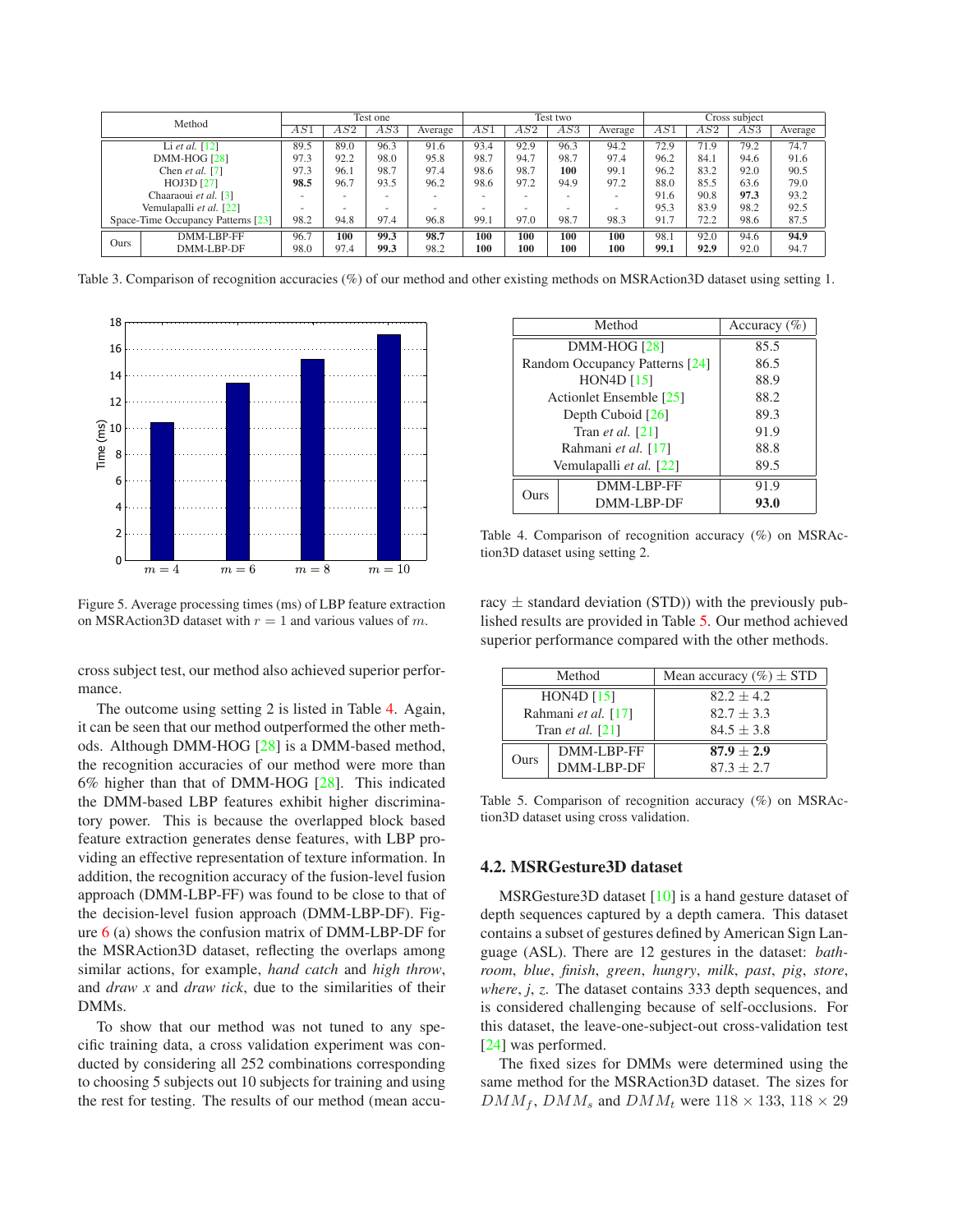<span id="page-6-5"></span>

<span id="page-6-1"></span>Figure 6. Confusion matrices of our decision-level fusion method (DMM-LBP-DF) for (a) MSRAction3D dataset (experiment setting 2) and (b) MSRGesture3D dataset.

and  $29 \times 133$ , respectively. The block sizes of the DMMs were  $30 \times 27$ ,  $30 \times 15$  and  $15 \times 27$ .  $m = 10$  and  $r = 1$ were used for LBP according to the recognition accuracies stated in Table [6.](#page-6-2)

| MSRGesture3D dataset |       |       |       |       |       |       |  |  |
|----------------------|-------|-------|-------|-------|-------|-------|--|--|
| $\boldsymbol{r}$     |       |       |       |       |       |       |  |  |
| $m=4$                | 92.49 | 92.49 | 91.89 | 91.29 | 91.89 | 91.89 |  |  |
| $m=6$                | 92.49 | 91.89 | 91.89 | 90.99 | 90.99 | 91.29 |  |  |
| $m=8$                | 91.59 | 90.99 | 90.69 | 91.89 | 91.29 | 90.99 |  |  |
| $m = 10$             | 93.39 | 92.49 | 90.99 | 91.59 | 91.59 | 89.49 |  |  |

<span id="page-6-2"></span>Table 6. Recognition accuracy (%) of DMM-LBP-FF with different parameters  $(m, r)$  of LBP operator on MSRGesture3D dataset.

Table [7](#page-6-3) shows the recognition outcome of our method as well as seven existing methods. From Table [7,](#page-6-3) our decisionlevel fusion approach (DMM-LBP-DF) achieved the highest recognition accuracy. Note that three accuracies corresponding to three settings were reported in [\[17\]](#page-7-27) and the accuracy 93.61% which was obtained using all 333 sequences is stated here. The confusion matrix of DMM-LBP-DF for MSRGesture3D dataset is shown in Figure [6](#page-6-1) (b).

#### **4.3. Computational efficiency**

Finally, the computational efficiency or real-time aspect of our solution is presented here for the feature-level fusion approach as it is more computationally demanding. For a depth sequence, the DMMs calculation is performed frame by frame and the LBP features are extracted from the final DMMs. Therefore, there are four major processing components involved: DMMs calculation, LBP feature extraction, dimensionality reduction (PCA), and classification (KELM classifier). The average processing time of each component for the MSRAction3D dataset and the MSRGesture3D dataset is listed in Table [8.](#page-6-4) All experiments were carried

|                     | Method                         | Accuracy $(\% )$ |
|---------------------|--------------------------------|------------------|
|                     | Random Occupancy Patterns [24] | 88.5             |
|                     | HON <sub>4</sub> D $[15]$      | 92.5             |
|                     | Rahmani et al. [17]            | 93.6             |
|                     | Tran <i>et al.</i> $[21]$      | 93.3             |
|                     | <b>DMM-HOG [28]</b>            | 89.2             |
|                     | Edge Enhanced DMM [29]         | 90.5             |
| Kurakin et al. [10] |                                | 87.7             |
| Ours                | DMM-LBP-FF                     | 93.4             |
|                     | DMM-LBP-DF                     | 94.6             |

<span id="page-6-3"></span>Table 7. Comparison of recognition accuracy (%) on MSRGesture3D dataset.

out using MATLAB on an Intel i7 Quadcore 3.4 GHz desktop computer with 8GB of RAM. As noted in this table, our method met a real-time video processing rate of 30 frames per second.

| Component              | Time (ms)                  |                            |  |  |  |
|------------------------|----------------------------|----------------------------|--|--|--|
|                        | MSRAction3D                | MSRGesture3D               |  |  |  |
| DMMs calculation       | $3.98 \pm 0.32$ /frame     | $4.77 \pm 1.42$ /frame     |  |  |  |
| LBP feature extraction | $10.39 \pm 1.08$ /sequence | $19.20 \pm 0.83$ /sequence |  |  |  |
| <b>PCA</b>             | $0.36 \pm 0.05$ /sequence  | $0.52 \pm 0.04$ /sequence  |  |  |  |
| Classification (KELM)  | $1.21 \pm 0.24$ /sequence  | $1.45 \pm 0.13$ /sequence  |  |  |  |

<span id="page-6-4"></span>Table 8. Processing times (mean  $\pm$  STD) associated with the components of our method.

# <span id="page-6-0"></span>**5. Conclusion**

In this paper, a computationally efficient and effective feature descriptor for action recognition was introduced. This feature descriptor was derived from depth motion maps (DMMs) and local binary patterns (LBPs) of a depth video sequence. DMMs were employed to capture the motion